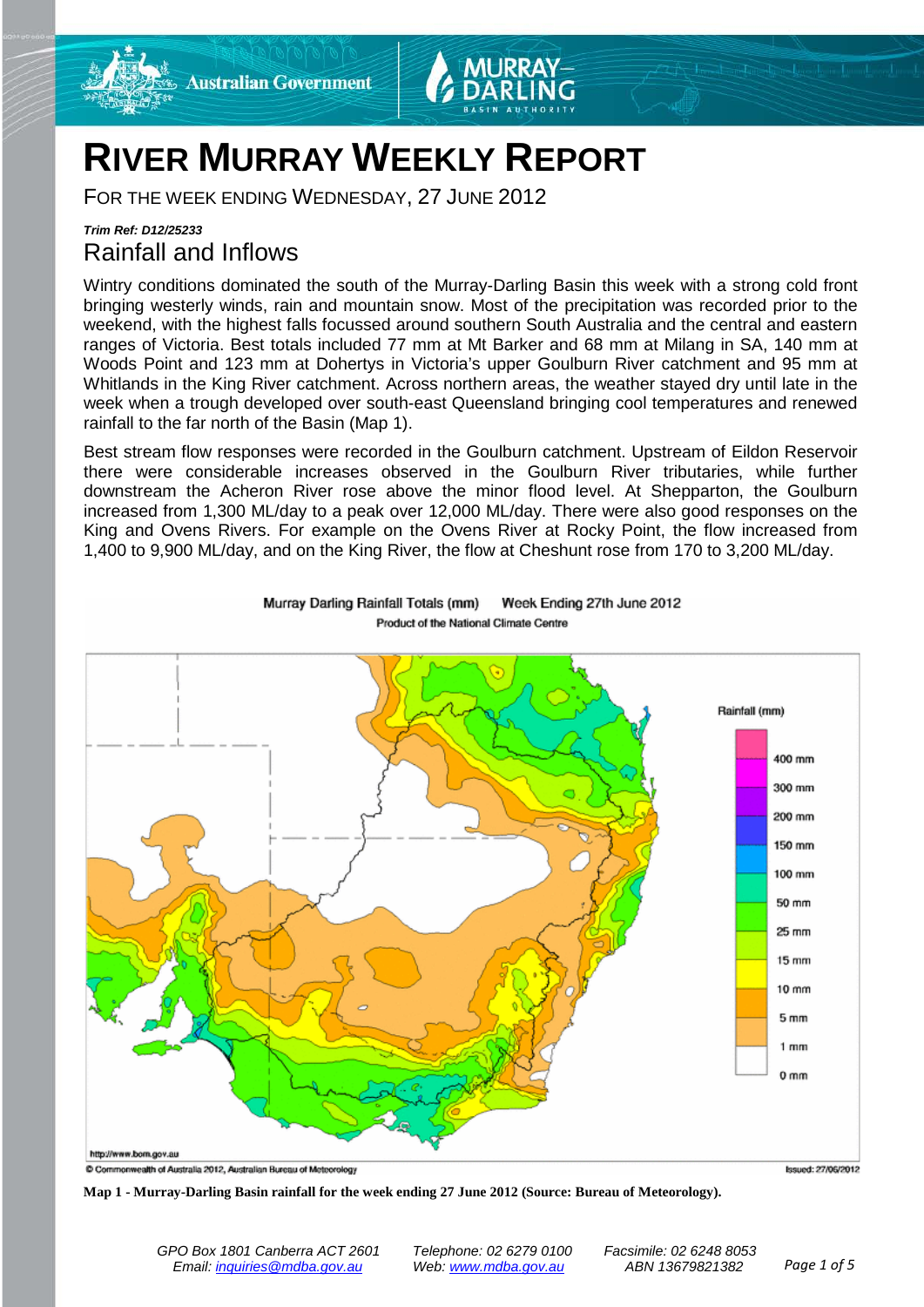

## River Operations

MDBA active storage increased by 57 GL during the week to 7,930 GL (92% capacity). At Dartmouth Reservoir, the total storage increased by 23 GL to 3,342 GL, which is 87% capacity.

At Hume Reservoir, the storage volume has increased by 3 GL to 2,867 GL (95% capacity) and the release increased to a peak of 15,000 ML/day during the week to pass inflows as they arrived following last week's rain. The release has since been decreased to 10,500 ML/day and the storage level is being maintained to provide the current airspace target of about 140 GL. This target remains under constant review and will be used to help provide limited flood protection to downstream communities during winter. The target will vary depending on rain, inflow and demand forecasts. Communities are advised to have their flood preparations in place and remain vigilant. See the NSW SES website <http://www.ses.nsw.gov.au/community-safety/floodsafe/> for further information.

Downstream at Yarrawonga, the pool level in Lake Mulwala is currently 124.76 m AHD. Release from Yarrawonga Weir was increased from 8,500 to 24,000 ML/day as inflows rose. The release will be decreased steadily over the coming days but current rainfall forecasts suggest it will remain above at least 15,000 ML/day during the next week.

Downstream in the Barmah-Millewa forest, regulators have been opened as flows begin going over bank through the Barmah Choke. The flow at the Barmah gauge has increased to 7,200 ML/day and will keep rising towards 10,000 ML/day in the coming week.

On the Edward-Wakool system, flows through the Edward and Gulpa offtakes have been increased as higher flows arrive. With the addition of overbank flow through the Millewa forest, about 5,000 ML/day is expected at Deniliquin in early July. At Stevens Weir, additional water is being stored in the weir pool, with the level being increased from about 0.8 to 2.7 m on the local gauge. As the pool level rises, around 400 ML/day and 250 ML/day will also be diverted through the Yallakool and Colligen Creek offtakes. These measures are being undertaken to restrict flow downstream of Stevens Weir to assist fishway works.

On the Goulburn River, Goulburn-Murray Water has advised that releases have been increased at Eildon Reservoir following the weekend rain. These releases combined with increasing inflows downstream have led to rises along the lower Goulburn River. The flow at McCoys has increased from 1,300 to 9,700 ML/day with further rises expected. At Torrumbarry Weir, the flow has increased to 10,400 ML/day and is expected to approach 20,000 ML/day in the coming week.

On the Murrumbidgee River, the flow at Balranald has increased from 7,800 to 9,200 ML/day and should increase slightly further in the coming days. At Euston Weir, the flow has increased steadily this week and is now up to 16,600 ML/day. A flow in excess of 25,000 ML/day is expected by mid July.

At Menindee Lakes, the storage increased by just 1 GL, and the total storage remains surcharged at 1,918 GL (111% capacity). The release, measured at Weir 32, is currently 570 ML/day and will be eased back to the normal minimum for surcharged conditions of about 500 ML/day in the week ahead.

At Lake Victoria the rate of filling has slowed in line with the Lake Victoria Operating Strategy as there are now sufficient flows in transit to enable a later filling date. The storage increased by 30 GL to 477 GL (70% capacity). The flow to SA decreased to a low of 13,300 ML/day during the week but has since increased to 17,000 ML/day as a result of higher releases from Lake Victoria and higher flows arriving in the Murray from upstream. It is expected to exceed 20,000 ML/day during July.

The 5-day average level at the Lower Lakes is currently 0.60 m AHD (0.15 m below FSL). This is an increase of 5 cm and follows heavy local rain and the closure of more than half the Barrage gates. Barrage operations aim to continue increasing the Lower Lakes level towards full supply over the coming weeks.

#### **For media inquiries contact the Media Officer on 02 6279 0141**

DAVID DREVERMAN Executive Director, River Management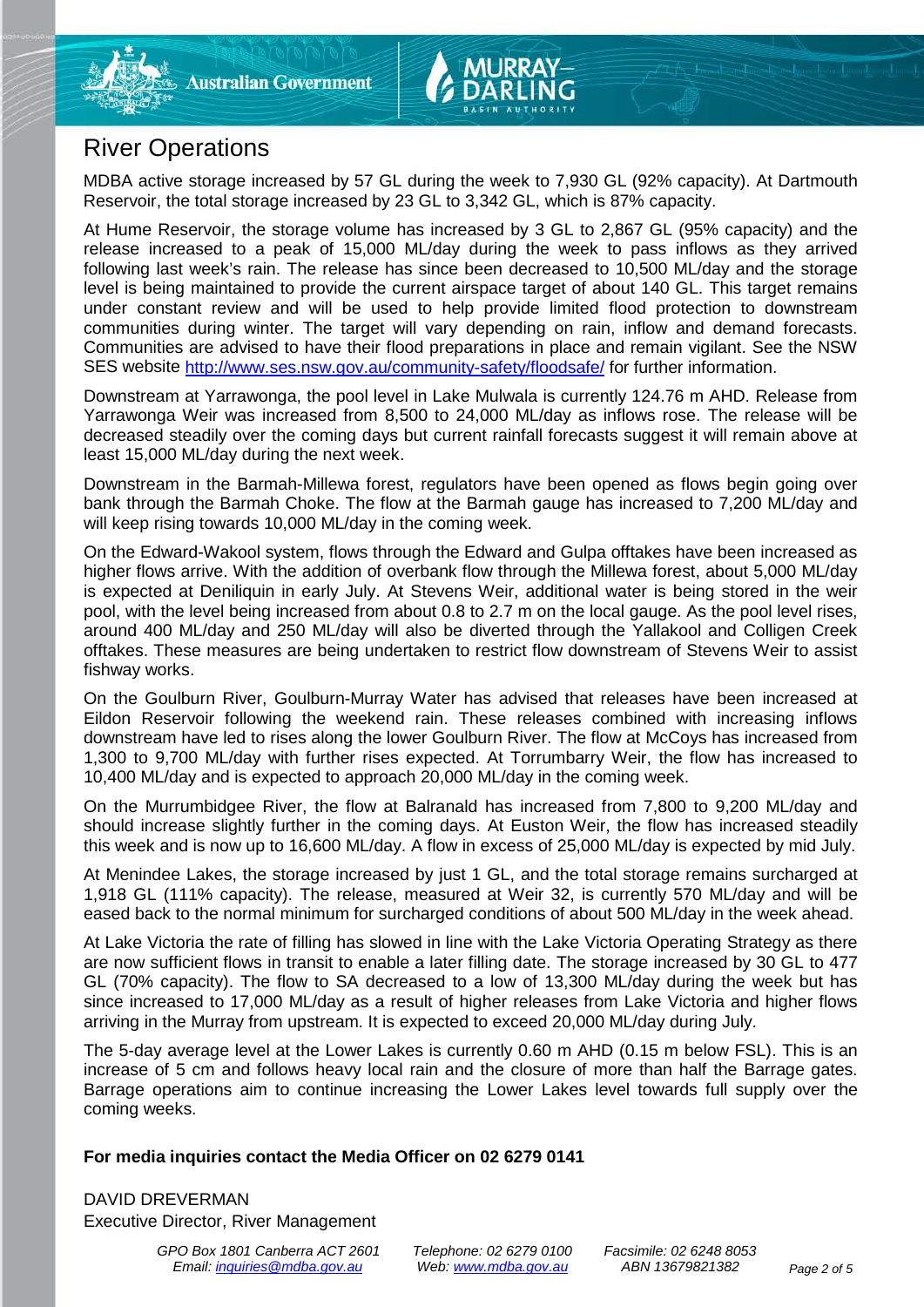



#### Water in Storage Week ending Wednesday 27 Jun 2012

| <b>MDBA Storages</b>             | Full<br>Supply<br>Level | Full Supply<br>Volume | Current<br>Storage<br>Level | Current<br>Storage |      | Dead<br>Storage | Active<br>Storage | Change in<br>Total<br>Storage<br>for the<br>Week |
|----------------------------------|-------------------------|-----------------------|-----------------------------|--------------------|------|-----------------|-------------------|--------------------------------------------------|
|                                  | $(m$ AHD)               | (GL)                  | $(m$ AHD)                   | (GL)               | %    | (GL)            | (GL)              | (GL)                                             |
| Dartmouth Reservoir              | 486.00                  | 3856                  | 477.82                      | 3 3 4 2            | 87%  | 71              | 3 2 7 1           | $+23$                                            |
| Hume Reservoir                   | 192.00                  | 3 0 0 5               | 191.30                      | 2867               | 95%  | 23              | 2844              | $+3$                                             |
| Lake Victoria                    | 27.00                   | 677                   | 25.26                       | 477                | 70%  | 100             | 377               | $+30$                                            |
| Menindee Lakes                   |                         | 1 7 3 1 *             |                             | 1918               | 111% | (480#)          | 1438              | $+1$                                             |
| <b>Total</b>                     |                         | 9 2 6 9               |                             | 8 6 0 4            | 93%  | $ -$            | 7930              | $+57$                                            |
| <b>Total Active MDBA Storage</b> |                         |                       |                             |                    |      |                 | $92\%$ ^          |                                                  |

#### **Major State Storages**

| <b>Burriniuck Reservoir</b> | 026     | 957  | 93% |     | 954                     |        |
|-----------------------------|---------|------|-----|-----|-------------------------|--------|
| <b>Blowering Reservoir</b>  | 631     | 541  | 95% | 24  | <b>517</b><br><b>UI</b> | -9     |
| Eildon<br>ı Reservoir       | 3 3 3 4 | 2994 | 90% | 100 | 2894                    | $+102$ |
|                             |         |      |     |     |                         |        |

\* Menindee surcharge capacity – 2050 GL \*\* All Data is rounded to nearest GL \*\*

# NSW takes control of Menindee Lakes when storage falls below 480 GL, and control reverts to MDBA when storage next reaches 640 GL ^ % of total active MDBA storage

**Snowy Mountains Scheme Snowy diversions for week ending 26 Jun 2012** 

| <b>Storage</b>         | <b>Active Storage</b><br>(GL) | Weekly Change<br>(GL) | Diversion (GL)   | This Week | From 1 May<br>2012 |
|------------------------|-------------------------------|-----------------------|------------------|-----------|--------------------|
| Lake Eucumbene - Total | N/A                           | N/A                   | Snowy-Murray     | N/A       | N/A                |
| Snowy-Murray Component | N/A                           | N/A                   | Tooma-Tumut      | N/A       | N/A                |
| <b>Target Storage</b>  | N/A                           |                       | Net Diversion    | N/A       | N/A                |
|                        |                               |                       | Murray 1 Release | N/A       | N/A                |

#### **Major Diversions from Murray and Lower Darling (GL) \***

| <b>New South Wales</b>    | This Week | From 1 July<br>2011 | <b>Victoria</b>                 | This Week | From 1<br><b>July 2011</b> |
|---------------------------|-----------|---------------------|---------------------------------|-----------|----------------------------|
| Murray Irrig. Ltd (Net)   | 0.0       | 1057                | Yarrawonga Main Channel (net)   |           | 203                        |
| Wakool Sys Allowance      | $-0.6$    | 28                  | Torrumbarry System + Nyah (net) |           | 545                        |
| Western Murray Irrigation | 0.2       | 23                  | Sunraysia Pumped Districts      | 0.1       | 93                         |
| Licensed Pumps            | 0.9       | 196                 | Licensed pumps - GMW (Nyah+u/s) | 0.5       | 64                         |
| Lower Darling             | 0.0       | 292                 | Licensed pumps - LMW            | 0.8       | 268                        |
| <b>TOTAL</b>              | 0.5       | 1596                | <b>TOTAL</b>                    | 1.4       | 1173                       |

\* Figures derived from estimates and monthly data. Please note that not all data may have been available at the time of creating this report. \*\* All data above is rounded to nearest 100 ML for weekly data and nearest GL for cumulative data\*\*

#### **Flow to South Australia (GL)**

| Flow to South Australia (GL)<br>* Flow to SA will be greater than entitlement for this<br>month due to Unregulated Flows and Additional<br>Dilution Flow. | Entitlement this month<br>Flow this week<br>Flow so far this month | $90.0*$<br>103.5<br>586.4 | (14 800 ML/day) |  |  |
|-----------------------------------------------------------------------------------------------------------------------------------------------------------|--------------------------------------------------------------------|---------------------------|-----------------|--|--|
|                                                                                                                                                           | Flow last month                                                    | 1.523.0                   |                 |  |  |
| $\frac{1}{2}$<br>0.1111100                                                                                                                                |                                                                    |                           |                 |  |  |

#### **Salinity (EC) (microSiemens/cm at 25o C)**

|                         | Current | Average over the last week | Average since 1 August 2011 |
|-------------------------|---------|----------------------------|-----------------------------|
| Swan Hill               | 100     | 70                         | 120                         |
| Euston                  | 170     | 170                        | 140                         |
| <b>Red Cliffs</b>       | 180     | 170                        | 160                         |
| Merbein                 | 180     | 170                        | 140                         |
| Burtundy (Darling)      | 390     | 390                        | 350                         |
| Lock 9                  | 180     | 200                        | 190                         |
| Lake Victoria           | 290     | 290                        | 230                         |
| Berri                   | 310     | 310                        | 260                         |
| Waikerie                | -       |                            |                             |
| Morgan                  | 390     | 350                        | 290                         |
| Mannum                  | 370     | 340                        | 300                         |
| Murray Bridge           | 430     | 410                        | 310                         |
| Milang (Lake Alex.)     | 460     | 430                        | 550                         |
| Poltalloch (Lake Alex.) | 310     | 310                        | 350                         |
| Meningie (Lake Alb.)    | 4 0 9 0 | 4 2 6 0                    | 4 8 7 0                     |
| Goolwa Barrages         | 2 0 2 0 | 6 300                      | 1860                        |

*GPO Box 1801 Canberra ACT 2601 Telephone: 02 6279 0100 Facsimile: 02 6248 8053 Email: [inquiries@mdba.gov.au](mailto:inquiries@mdba.gov.au) Web: [www.mdba.gov.au](http://www.mdba.gov.au/) ABN 13679821382 Page 3 of 5*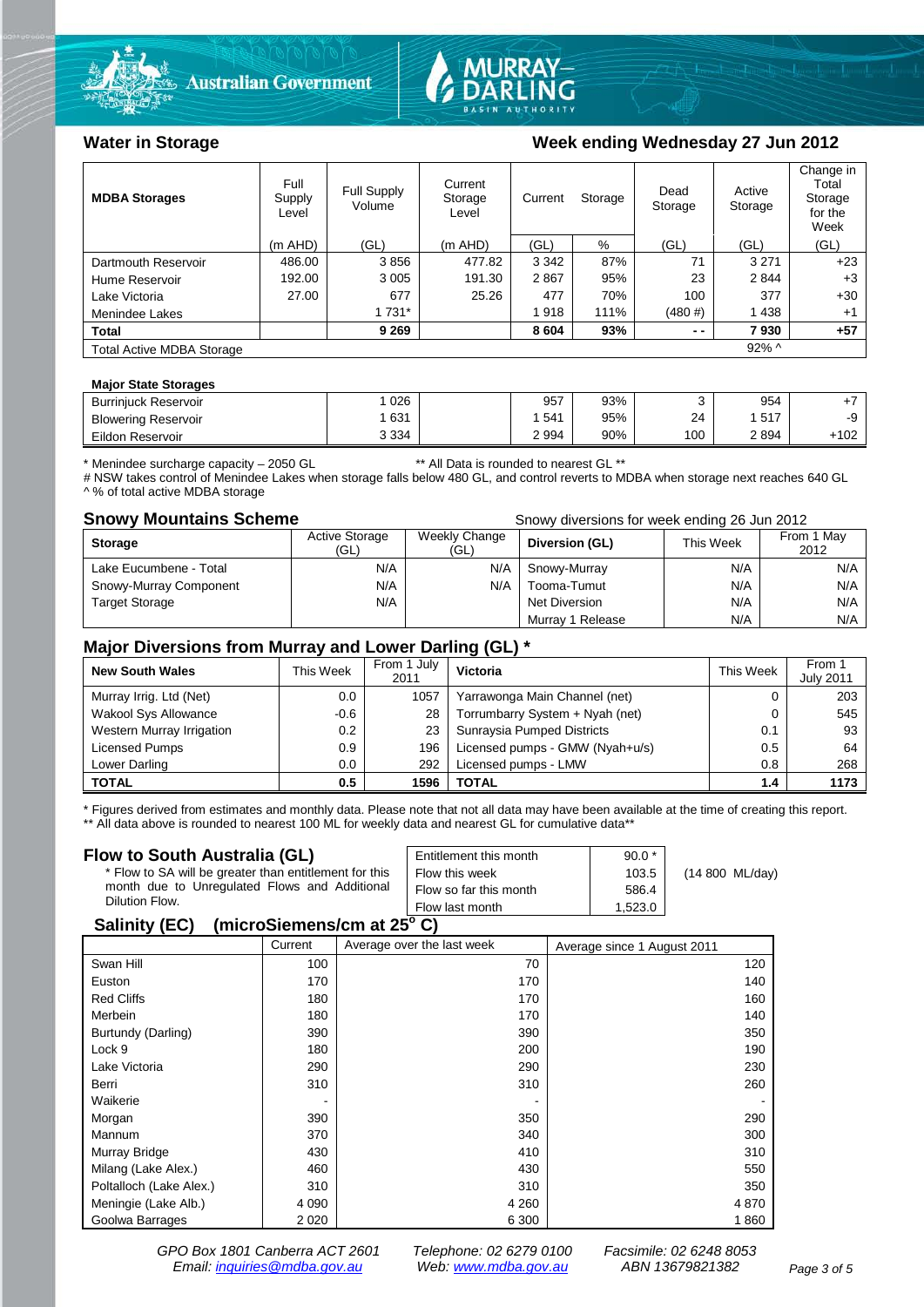

# MURRAY-<br>DARLING

#### River Levels and Flows **Week ending Wednesday 27 Jun 2012**

|                                  | <b>Minor Flood</b><br>Stage | Gauge     | Height    | Flow     | Trend | Average Flow<br>this Week | Average<br>Flow last<br>Week |
|----------------------------------|-----------------------------|-----------|-----------|----------|-------|---------------------------|------------------------------|
| <b>River Murray</b>              | (m)                         | local (m) | $(m$ AHD) | (ML/day) |       | (ML/day)                  | (ML/day)                     |
| Khancoban                        |                             |           |           |          | F     | 8 2 1 0                   | 7 0 4 0                      |
| Jingellic                        | 4.0                         | 2.46      | 208.98    | 11 550   | R     | 11 760                    | 9710                         |
| Tallandoon (Mitta Mitta River)   | 4.2                         | 1.67      | 218.56    | 1 0 5 0  | F     | 1 0 6 0                   | 740                          |
| Heywoods                         | 5.5                         | 2.65      | 156.28    | 10 660   | F     | 12710                     | 5 0 5 0                      |
| <b>Doctors Point</b>             | 5.5                         | 2.83      | 151.30    | 12 650   | F     | 14 910                    | 6910                         |
| Albury                           | 4.3                         | 1.80      | 149.24    |          |       |                           |                              |
| Corowa                           | 3.8                         | 3.12      | 129.14    | 14 8 20  | F     | 13 250                    | 6 300                        |
| Yarrawonga Weir (d/s)            | 6.4                         | 3.25      | 118.29    | 24 3 20  | R     | 17 010                    | 8 2 2 0                      |
| Tocumwal                         | 6.4                         | 3.55      | 107.39    | 20 380   | R     | 12 990                    | 7660                         |
| Torrumbarry Weir (d/s)           | 7.3                         | 3.22      | 81.76     | 10 4 20  | R     | 9 5 6 0                   | 7 9 6 0                      |
| Swan Hill                        | 4.5                         | 1.68      | 64.60     | 8 600    | R     | 8 1 7 0                   | 6 100                        |
| Wakool Junction                  | 8.8                         | 3.69      | 52.81     | 10 570   | R     | 9820                      | 8810                         |
| Euston Weir (d/s)                | 8.8                         | 2.79      | 44.63     | 16 640   | S     | 15 050                    | 14 500                       |
| Mildura Weir (d/s)               |                             |           |           | 15 960   | F     | 14 960                    | 16 040                       |
| Wentworth Weir (d/s)             | 7.3                         | 3.83      | 28.59     | 15 880   | R     | 15810                     | 18 600                       |
| <b>Rufus Junction</b>            |                             | 4.79      | 21.72     | 15700    | R     | 13 450                    | 14 5 20                      |
| Blanchetown (Lock 1 d/s)         | $\blacksquare$              | 1.22      |           | 17780    | R     | 18 0 20                   | 22 510                       |
|                                  |                             |           |           |          |       |                           |                              |
| <b>Tributaries</b>               |                             |           |           |          |       |                           |                              |
| Kiewa at Bandiana                | 2.7                         | 2.14      | 155.37    | 2 3 7 0  | F     | 2 2 1 0                   | 1 4 5 0                      |
| Ovens at Wangaratta              | 11.9                        | 10.18     | 147.86    | 7910     | F     | 7 1 5 0                   | 1850                         |
| Goulburn at McCoys Bridge        | 9.0                         | 5.43      | 96.85     | 9710     | R     | 3580                      | 1810                         |
| Edward at Stevens Weir (d/s)     |                             | 0.53      | 80.31     | 300      | F     | 320                       | 400                          |
| <b>Edward at Liewah</b>          |                             | 1.47      | 56.85     | 840      | F     | 890                       | 1 1 2 0                      |
| <b>Wakool at Stoney Crossing</b> |                             | 1.36      | 54.85     | 280      | F     | 310                       | 380                          |
| Murrumbidgee at Balranald        | 5.0                         | 5.39      | 61.35     | 9 1 5 0  | R     | 8 4 4 0                   | 7480                         |
| Barwon at Mungindi               | $\blacksquare$              | 3.20      |           | 70       | R     | 80                        | 20                           |
| Darling at Bourke                | ۰                           | 4.45      |           | 2750     | R     | 2 5 5 0                   | 2 2 1 0                      |
| Darling at Burtundy Rocks        |                             |           |           | 3 3 9 0  | F     | 3860                      | 5 2 9 0                      |

Natural Inflow to Hume 8 8 10

(i.e. Pre Dartmouth & Snowy Mountains scheme)

**Weirs and Locks** Pool levels above or below Full Supply Level (FSL)

| <b>Murray</b>      | FSL (m AHD) | u/s     | d/s                      |                       | FSL (m AHD) | u/s     | d/s     |
|--------------------|-------------|---------|--------------------------|-----------------------|-------------|---------|---------|
| Yarrawonga         | 124.90      | $-0.14$ | $\blacksquare$           | No. 7 Rufus River     | 22.10       | $+0.46$ | $+2.51$ |
| No. 26 Torrumbarry | 86.05       | $-0.10$ | $\sim$                   | No. 6 Murtho          | 19.25       | $+0.06$ | $+0.87$ |
| No. 15 Euston      | 47.60       | $-0.05$ | $\overline{\phantom{a}}$ | No. 5 Renmark         | 16.30       | $+0.02$ | $+0.80$ |
| No. 11 Mildura     | 34.40       | $+0.03$ | $+0.70$                  | No. 4 Bookpurnong     | 13.20       | $+0.07$ | $+1.63$ |
| No. 10 Wentworth   | 30.80       | $+0.09$ | $+1.19$                  | No. 3 Overland Corner | 9.80        | $-0.02$ | $+1.20$ |
| No. 9 Kulnine      | 27.40       | $+0.08$ | $+0.47$                  | No. 2 Waikerie        | 6.10        | $+0.15$ | $+0.97$ |
| No. 8 Wangumma     | 24.60       | $+0.09$ | $+0.99$                  | No. 1 Blanchetown     | 3.20        | $+0.03$ | $+0.47$ |

#### **Lower Lakes FSL = 0.75 m AHD**

Lake Alexandrina average level for the past 5 days (m AHD) 0.60

| <b>Barrages</b>       |              | <b>Fishways at Barrages</b> |            |                |                      |
|-----------------------|--------------|-----------------------------|------------|----------------|----------------------|
|                       | Openings     | Level (m AHD)               | No. Open   | Rock Ramp      | <b>Vertical Slot</b> |
| Goolwa                | 128 openings | 0.61                        |            | $\blacksquare$ | Open                 |
| Mundoo                | 26 openings  | 0.61                        | All closed |                |                      |
| <b>Boundary Creek</b> | 6 openings   |                             |            | $\blacksquare$ |                      |
| Ewe Island            | 111 gates    |                             | 13         |                |                      |
| Tauwitchere           | 322 gates    | 0.64                        | 35         | Open           | Open                 |

AHD = Level relative to Australian Height Datum, i.e. height above sea level